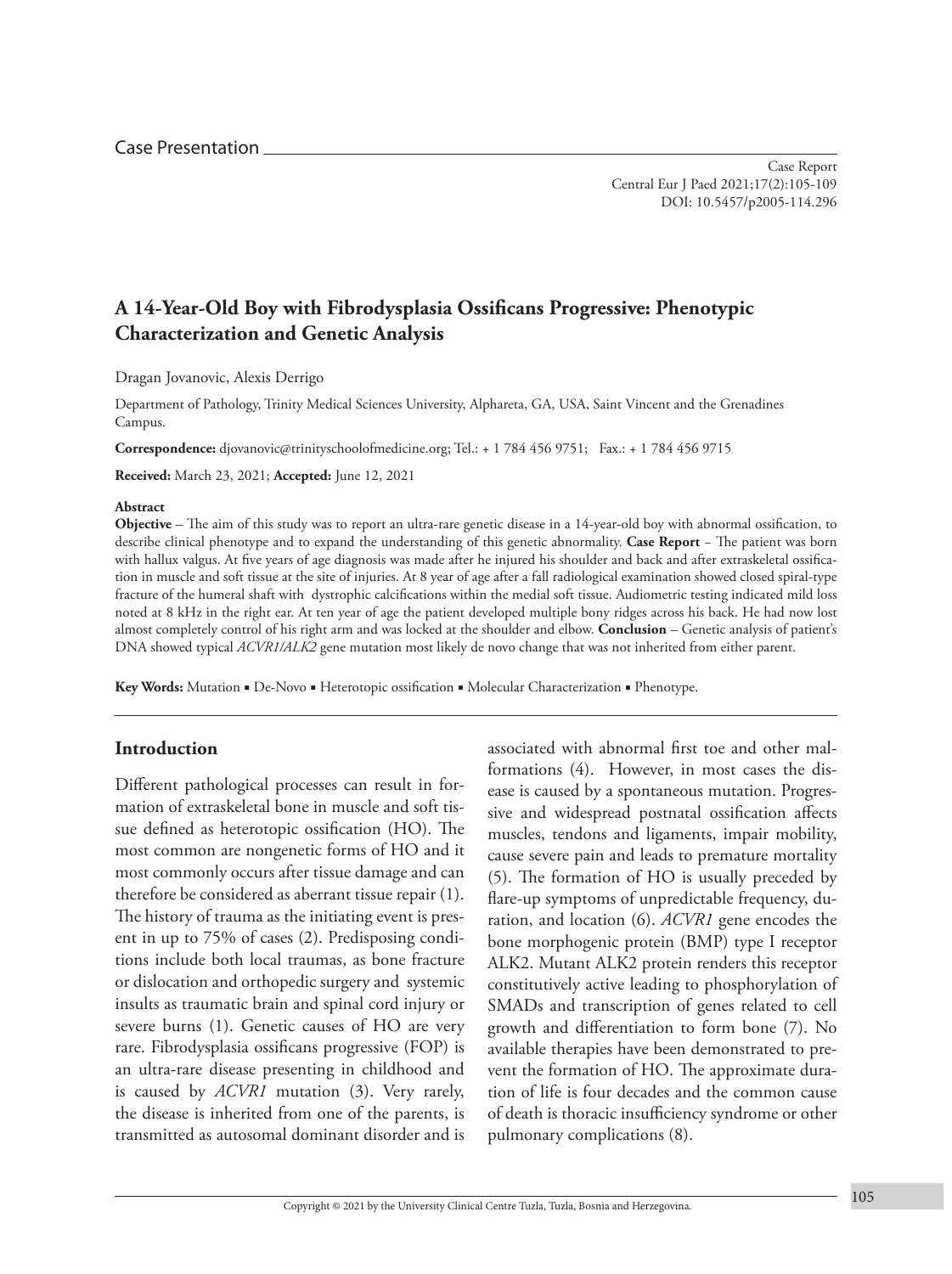The aim of this study is to describe clinical phenotype and genetic abnormality of heterotopic ossification in order to better understand this ultra-rare genetic disease.

### **Case Report**

Here we report a 14-year-old boy with fibrodysplasia ossificans progressive (FOP), with repeated upper respiratory tract infections and otitis media, and with hearing problem. The patient was born at 33 weeks gestation with hallux valgus and was housed in the new born intensive care unit (NICU) for three weeks. The pediatrician thought the toe



**Fig. 1.** *Characteristic malformed great toes and hallux valgus (a) swelling and mass at the lumbar muscle region and medial scapular area (b).*



**Fig. 2.** *Radiologic imaging of closed fracture of shaft of humerus.*

malformations were bunions. At one year of age he had first hearing evaluation with results suggesting normal hearing acuity. At four years of age he injured his shoulder and had his back contused. A year later the diagnosis of MOP was made. The patient had characteristic malformed great toes and hallux valgus (see figure 1 A, photo when patient was 12-year-old).

At that period of his life immunizations were up to date (Varicella, MMR, Pneumococcal vaccine, DTP, viral hepatitis and poliomyelitis vaccination and inoculation). For the next three years the patient occasionally complained of aches and pain in muscles after regularly running. At 8 year

> of age he fell forward and bumped left side of forehead on table and landed on right arm injuring right shoulder. His right upper arm was swollen and significantly tender. Radiological examination showed closed spiral-type fracture of the mid-to-distal humeral shaft (Fig. 2). There were dystrophic calcifications within the medial soft tissue of the mid-humerus.

> At school he did not pass a hearing screening in his right ear. Audiometric testing indicated normal hearing levels bilaterally through 6 kHz with mild loss noted at 8 kHz in the right ear. A familial history of hearing loss was denied. At ten year of age the patient developed new painful bony lesion on the ventral apex of the left scapula with swelling and mass at the lumbar muscle region and medial scapular area. He had fusion of his shoulder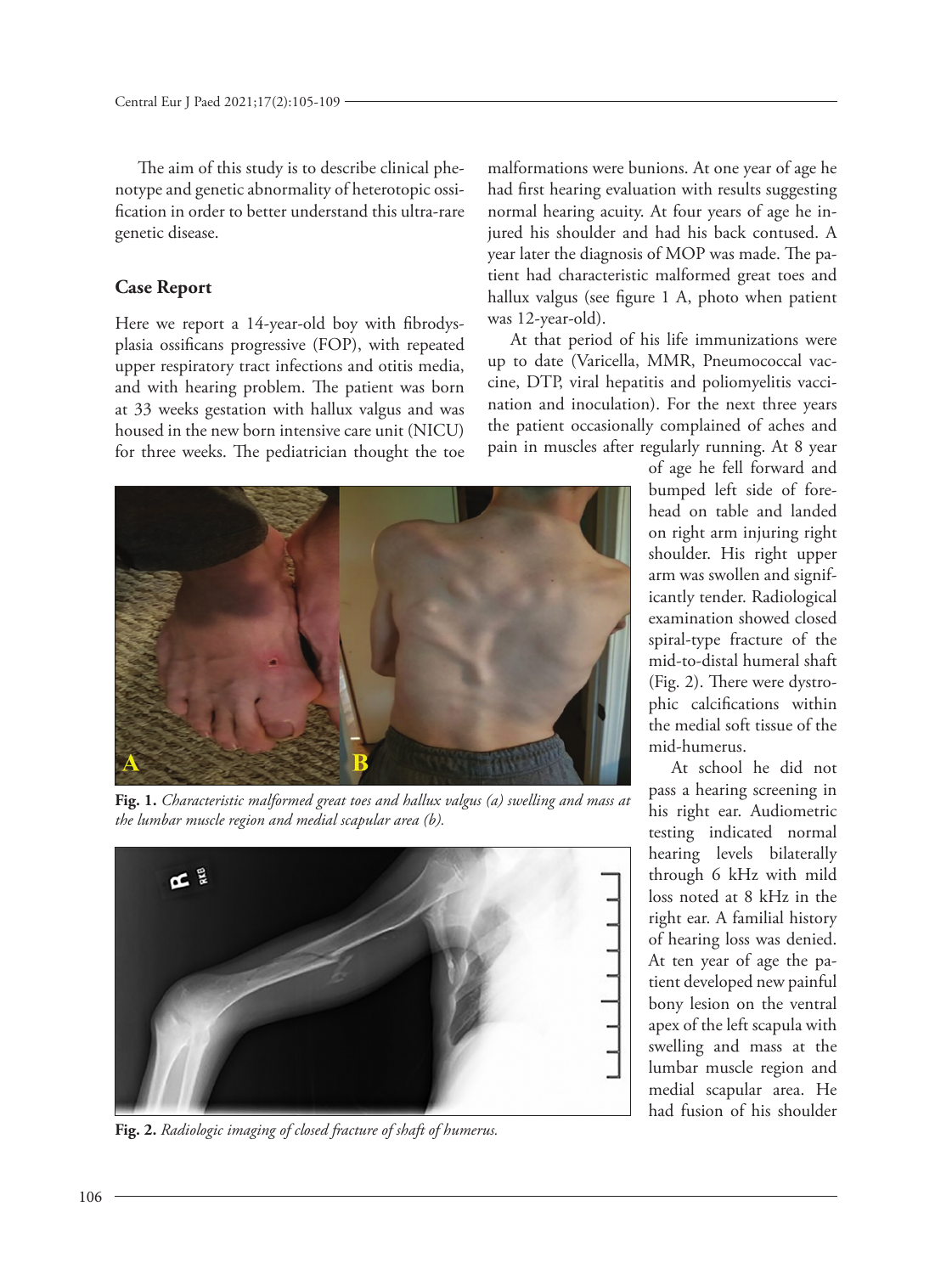and right elbow (Fig. 2) and multiple bony ridges across his back (Fig. 1 B). He had now lost almost completely control of his right arm and was locked at the shoulder and elbow. He has also having some difficulty on occasion with his legs.

Actually the patient is well developed and his growth is good. His back is quite fused with bony abnormalities, his right elbow is completely fused, he does not have significant flare ups. He is doing well in school and has restrictions with activities. In the future, he will not receive intramuscular (IM) vaccines, and the flu vaccine will be given subcutaneously. The patient takes prednisone 20 mg one tab by mouth twice a day for five days, additional doses for future traumatic events. Family history is unremarkable. Both parents are healthy and there is no history of a similar disease in the family. Parents were not genetically tested and the *ACVR1* mutation in our patient was confirmed by DNA sequencing analysis, most likely de novo change that was not inherited from either parent. The boy's doctor discussed with the parents the possibility of their son passing his disease onto any future children he may have.

## **Discussion**

The two most important typical symptoms of MOP are abnormal ossification of the joints and soft tissues such as skeletal muscles, tendons, and ligaments and congenital hallux valgus (9). Ossification can be spontaneous or caused by soft-tissue trauma, including iatrogenic trauma from intramuscular vaccinations, falls, and surgical procedures. Painful, recurrent soft-tissue swelling may precede localized heterotopic ossification. Myocardium and smooth muscle are not involved. The largest number of patients (92%) with classic disease presentation has the *ACVR1/ALK2* gene mutation (R260H, c.617G> A), while in a smaller number of cases (8%) with atypical symptoms mutations are at other sites of *ACVR1 / ALK2* or other bases of R260H (10). *ACVR1* encodes ACVR1, a transmembrane serine/threonine kinase. Gain of the function is the mechanism of disease causation. This mutation causes partial deletion of the ACVR1/ALK2 inhibitory protein FKBP12, so ACVR1/ALK2 remains weakly activated in the absence of stimulation by BMP signals, causing HO.

FOP is an ultra-rare disease. French (11) and British (12) population studies showed prevalence of one in one million without any ethnic, racial, gender or geographic predisposition. As there are no formal diagnostic criteria for this disease, FOP should be suspected in individuals with congenital hallux valgus deformity that is most often bilateral and with early-onset heterotopic ossification (13). Our patient was born with hallux valgus but pediatrician thought the toe malformations were bunions. Because the specific pathogenesis of FOP is not always clear, the early phenotype of the disease can be easily confused with other diseases, including tumors, fibromas, and bursitis (14). Hallux valgus may be identifiable on prenatal imaging but can be absent in a minority of individuals with atypical FOP (15). After shoulder injury and back contusion in the fourth year of life and after inflammatory soft-tissue swellings caused by that trauma the diagnosis of MOP was made a year later. By the age of seven the patient was healthy, only occasionally complaining of muscle pain after running. The first serious problem arose in the eighth year of life, when a fall on the right shoulder caused a fracture of the upper arm on the same side. Then, dystrophic calcification was radiologically shown within the medial soft tissue of the mid-humerus. Usually fractures in these individuals heal with minimal heterotopic bone formation but reduction and internal fixation should be avoided because they can lead to rapid onset of heterotopic ossification. In order to prevent soft-tissue injuries, contact sports, overstretching of soft tissues, muscle fatigue and falls should be avoided (16). Also intramuscular vaccinations and all diphtheria-tetanus-pertussis (DTP) type vaccinations should be avoided (16) and when the benefit is assessed to outweigh the harm, subcutaneous vaccination may be given.

Our patient was regularly vaccinated (Varicella, MMR, Pneumococcal vaccine, DTP, viral hepatitis and poliomyelitis vaccination and inoculation)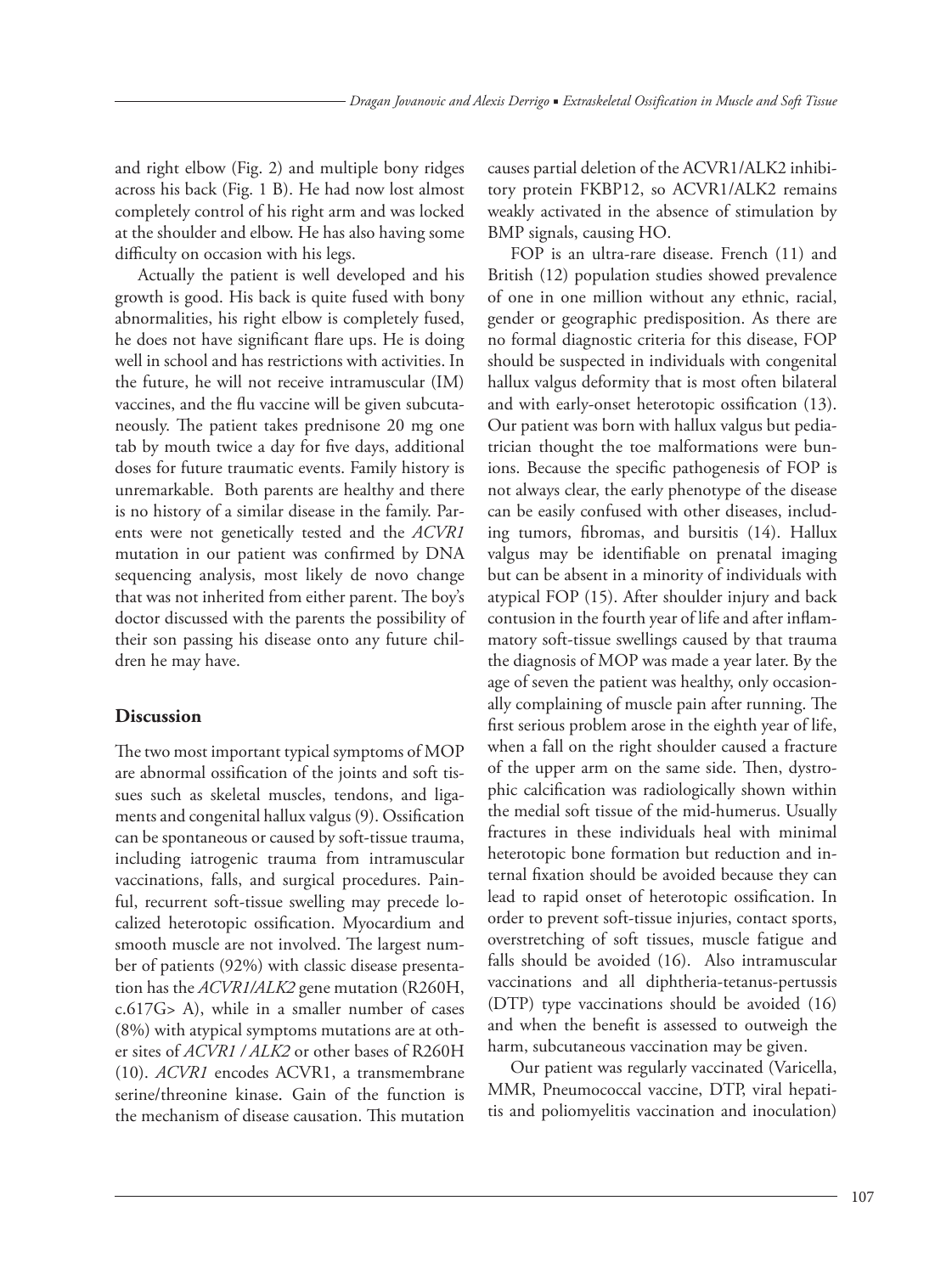before he started to show symptoms and before the diagnosis was made. It is especially important for these patients to prevent respiratory infections (pneumococcus, influenza) and therefore family members of these patients should be vaccinated (influenza, pertussis). The predominant cause of mortality is thoracic insufficiency syndrome because HO in the thoracic region, intercostal muscles, paravertebral muscles, and aponeuroses, along with progressive spinal deformity and kyphoscoliosis may seriously affect respiratory function. At the start of school the patient did not pass a hearing screening in his right ear (a familial history of hearing loss was denied). In 50% of individuals with FOP conductive slowly progressive hearing loss is present and is caused by middle ear ossification (17) but in some individuals a sensorineural component may be present.

An individual diagnosed with FOP has rarely an [affected](https://www.ncbi.nlm.nih.gov/books/n/gene/glossary/def-item/affected/) parent, the disorder is the result of a *de novo ACVR1* [pathogenic variant.](https://www.ncbi.nlm.nih.gov/books/n/gene/glossary/def-item/pathogenic-variant/) This is confirmed by not finding the same *ACVR1* pathogenic variant in the tested leukocyte parental DNA. Another possible explanation is [germline mosaicism](https://www.ncbi.nlm.nih.gov/books/n/gene/glossary/def-item/germline-mosaicism/) in a parent (18). FOP very rarely can be inherited in an [autosomal dominant](https://www.ncbi.nlm.nih.gov/books/n/gene/glossary/def-item/autosomal-dominant/) manner. Although somatic [gain-of-function](https://www.ncbi.nlm.nih.gov/books/n/gene/glossary/def-item/gain-of-function/) variants in *ACVR1* have been identified in 20%-25% of diffuse intrinsic pontine gliomas there is no reported increased incidence of this tumor in individuals with FOP (19). It is appropriate to offer [genetic counseling](https://www.ncbi.nlm.nih.gov/books/n/gene/glossary/def-item/genetic-counseling/) (including discussion of potential risks to offspring and reproductive options) to young adults who are [affected](https://www.ncbi.nlm.nih.gov/books/n/gene/glossary/def-item/affected/) or at risk.

There is no effective treatment for FOP, but some drugs can be used to relieve initial symptoms. Our patient takes prednisone 20 mg 1 tab by mouth twice a day for 5 days when flare-ups begin, additional doses for future traumatic events. The frequent use of corticosteroids to treat swelling is not recommended due to the difficulty in assessing the onset of flare-ups (14). COX-2 inhibitors could be used to treat later flare-ups corticosteroids are discontinued, and small dose of a muscle relaxant may help to relieve muscle spasms (20).

**Acknowledgements:** We thank the patient, the parents and the physicians for their participation in this study. The parents gave written consent for this study and for the publication of a photo of their son. Institutional Review Board (IRB) functions in our institution also as Ethical Committee. The IRB number for this work is: P-01-2020.

**Conflict of Interest:** The authors declare that they have no conflict of interest.

#### **References**

- 1. Carolyn M, Jeffrey L, Sarah M, Adam L, Laura F, Catherine D, et al. Heterotopic Ossification: A comprehensive review. JBMR Plus. 2019;3(4). doi: 10.1002/jbm4.10172. eCollection 2019 Apr.
- 2. Nuovo MA, Norman A, Chumas J, Ackerman LV. Myositis ossificans with atypical clinical, radiographic, or pathologic findings: a review of 23 cases. Sceletal Radiol. 1992;21(2):87-101. doi: 10.1007/BF00241831.
- 3. Tran L, Stein N, Miller S. Fibrodisplasia ossificans progressive: early diagnosis is critical yet challenging. J Pediatr. 2010;157(5):860 e1. doi: [10.1016/j.jpeds.2010.04.035.](https://doi.org/10.1016/j.jpeds.2010.04.035)
- 4. Shore EM. Fibrodysplasia ossificans progressive: a human genetic disorder of extrasceletal bone formation, or how does one tissue become another? Wiley Interdiscip Rev Dev Biol. 2012;1(1):153-65. doi: 10.1002/wdev.9.
- 5. Elias CP, Jianyao W, Ed K, Arthur L, Wenwei H, Jian-kang J, et al. Application of in vitro drug metabolism studies in chemical structure optimization for the treatment of fibrodysplasia ossificans progressive (FOP). Front Pharmacol. 2019;10 (234). doi: [10.3389/fphar.2019.00234.](https://doi.org/10.3389/fphar.2019.00234)
- 6. Robert JP, Genevieve B, Matthew AB, Carmen DC, Maja RD, Edward CH, et al. Natural history of fibrodysplasia ossificans progressive: cross-sectional analysis of annotated baseline phenotypes. Orphanet J Rare Dise. 2019;14 (1):113. doi: [10.1186/s13023-019-1068-7.](https://doi.org/10.1186/s13023-019-1068-7)
- 7. Alesi WDM, Idone V, Hastell SJ, Yu PB, Economides AN. The obligatory role of activin A in the formation of heterotopic bone in fibrodysplasia ossificans progressive. Bone. 2018;109:210-7. doi: [10.1016/j.bone.2017.06.011.](https://doi.org/10.1016/j.bone.2017.06.011)
- 8. Kaplan FS, Zasloff MA, Kitterman JA, Shore EM, Hong CC, Rocke DM, et al. Early mortality and cardiorespiratory failure in patients with fibrodysplasia ossificans progressive. J Bone Joint Surg Am. 2010;92:686-91. doi: [10.2106/JBJS.I.00705.](https://doi.org/10.2106/jbjs.i.00705)
- 9. Hildebrand L, Gaber T, Kühnen P, Morhart R, Unterbörsch H, Schomburg L, et al. Trace element and cytokine concentrations in patients with Fibrodysplasia Ossificans Progressiva (FOP): A case control study. J Trace Elem Med Biol, 2017;39:186-92. doi: [10.1016/j.jtemb.2016.10.001.](https://doi.org/10.1016/j.jtemb.2016.10.001)